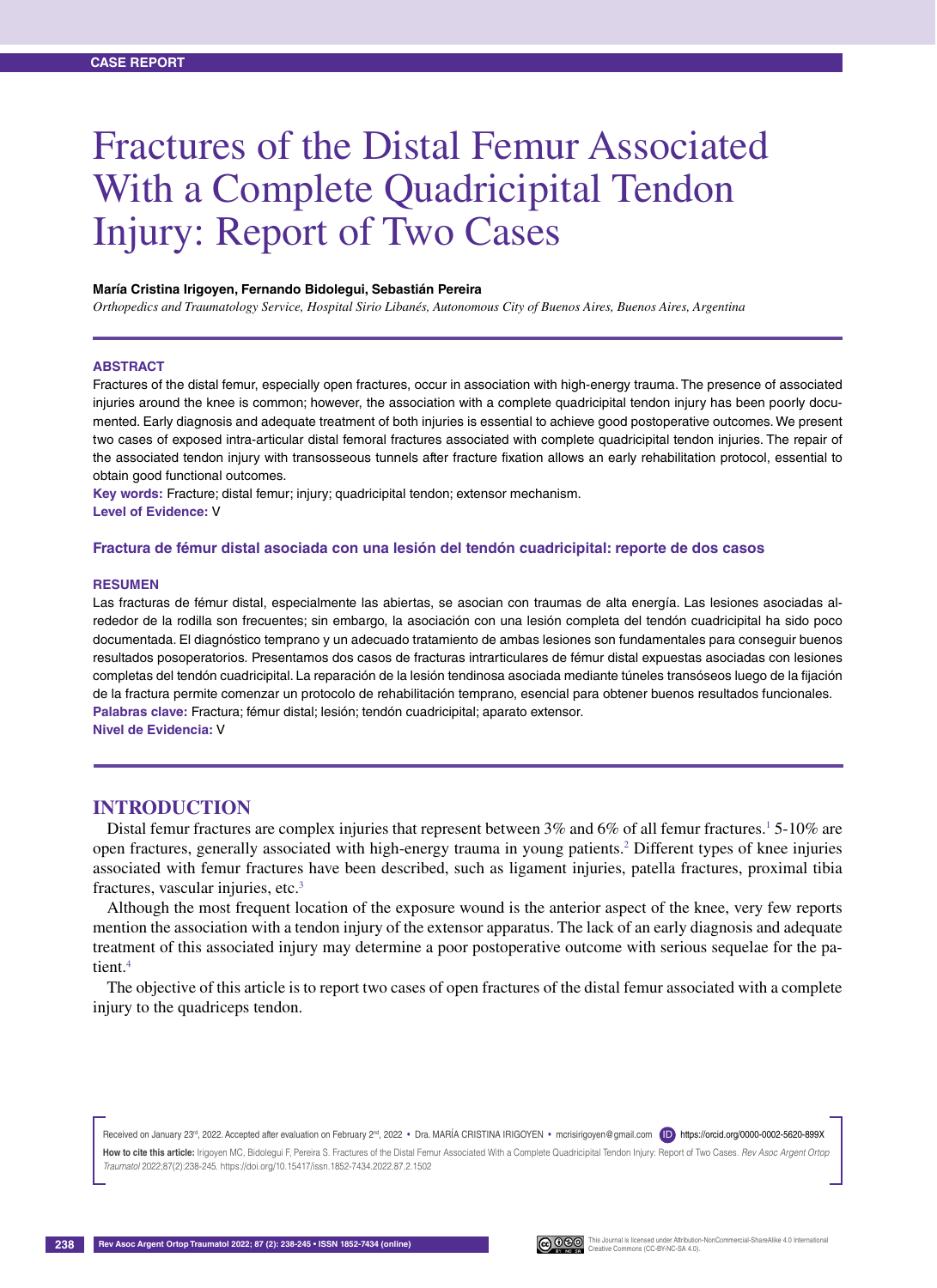## **CLINICAL CASE 1**

A 39-year-old man was admitted to our hospital 24 hours after a motorcycle accident. The initial diagnosis was an open fracture of the left distal femur associated with a fracture of the ipsilateral proximal ulna. At another institution, he had undergone surgical cleaning and stabilization of the distal femur fracture with an external fixator. The ulna fracture had been immobilized with a splint. Upon arrival at our hospital, the patient was hemodynamically stable. The exposure wound, about 10 cm long, located on the anterior aspect of the knee, was closed. The radiograph showed a comminuted fracture of the distal femur (type AO 33 C2) (Figure 1).



**Figure 1.** Anteroposterior and lateral radiographs of the distal femur upon admission. After placement of the transarticular external fixator, a type 33 C2 distal femur fracture is observed.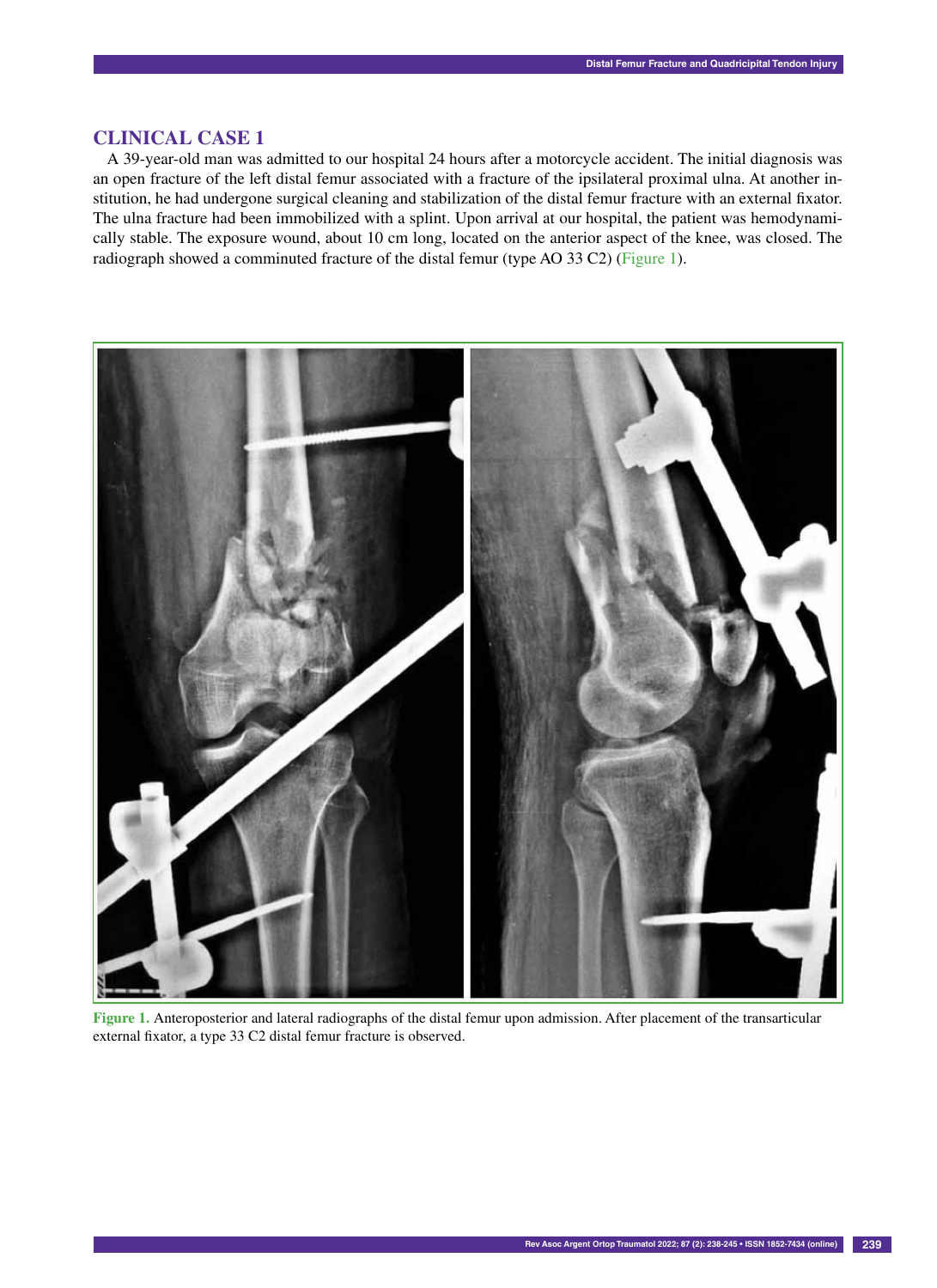Antibiotic prophylaxis was indicated, and an exploration, a new surgical cleaning of the wound, and the reconfiguration of the external tutor were scheduled. During surgical exploration, a comminuted articular and metaphyseal fracture with loss of articular fragments of the external femoral condyle was confirmed (Figure 2).



**Figure 2.** Image taken during surgical debridement. The exposure wound and the complete quadriceps tendon injury can be seen.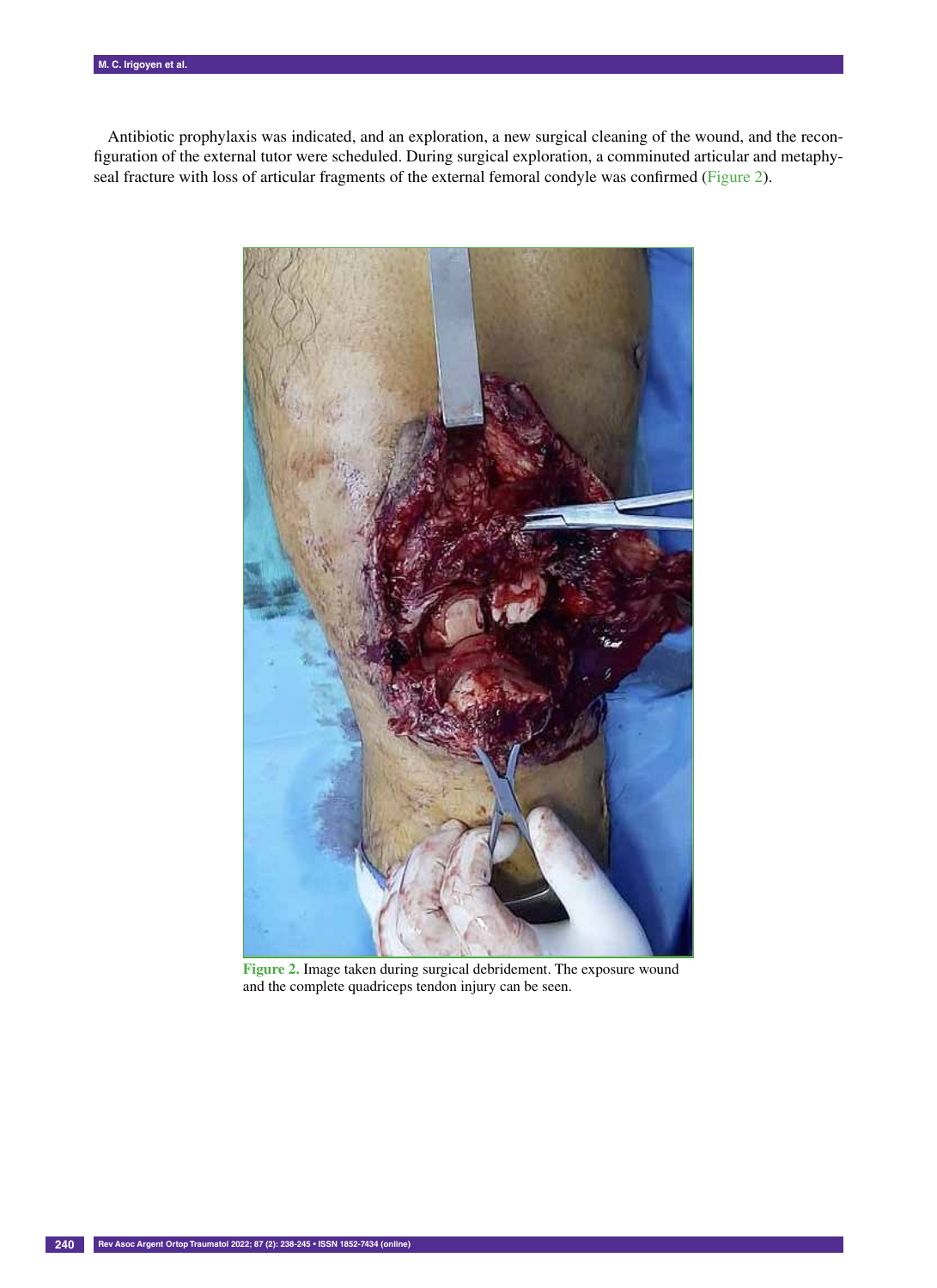At the same time, a complete avulsion of the quadriceps tendon was detected. The metaphyseal defect was initially treated with an antibiotic-loaded cement spacer and the fracture was stabilized with a transarticular fixator. The wound was closed primarily. 96 h after the initial treatment, definitive fixation was performed with a distal femur locking plate (Figure 3).



**Figure 3.** Intraoperative image of the definitive stabilization and tendon repair.

The exposure wound was used as the surgical approach. The eversion of the patella facilitated the complete exposure of the joint fracture. Following fracture reduction and fixation, the quadriceps tendon was repaired with transosseous high-strength sutures in the patella. For the first three weeks after surgery, the patient wore a continuous motion splint until 90° of knee flexion was achieved. After six weeks, he began progressive active knee extension exercises. Ten weeks after the intervention, the spacer was removed and the bone graft obtained from the contralateral femur by RIA (Reamer-Irrigator-Aspirator) was added via a retrograde approach,<sup>5</sup> and fixation was increased with a medial plate. At seven months, the fracture had healed (Figure 4) and knee range of motion was  $0^\circ$  to  $100^\circ$ .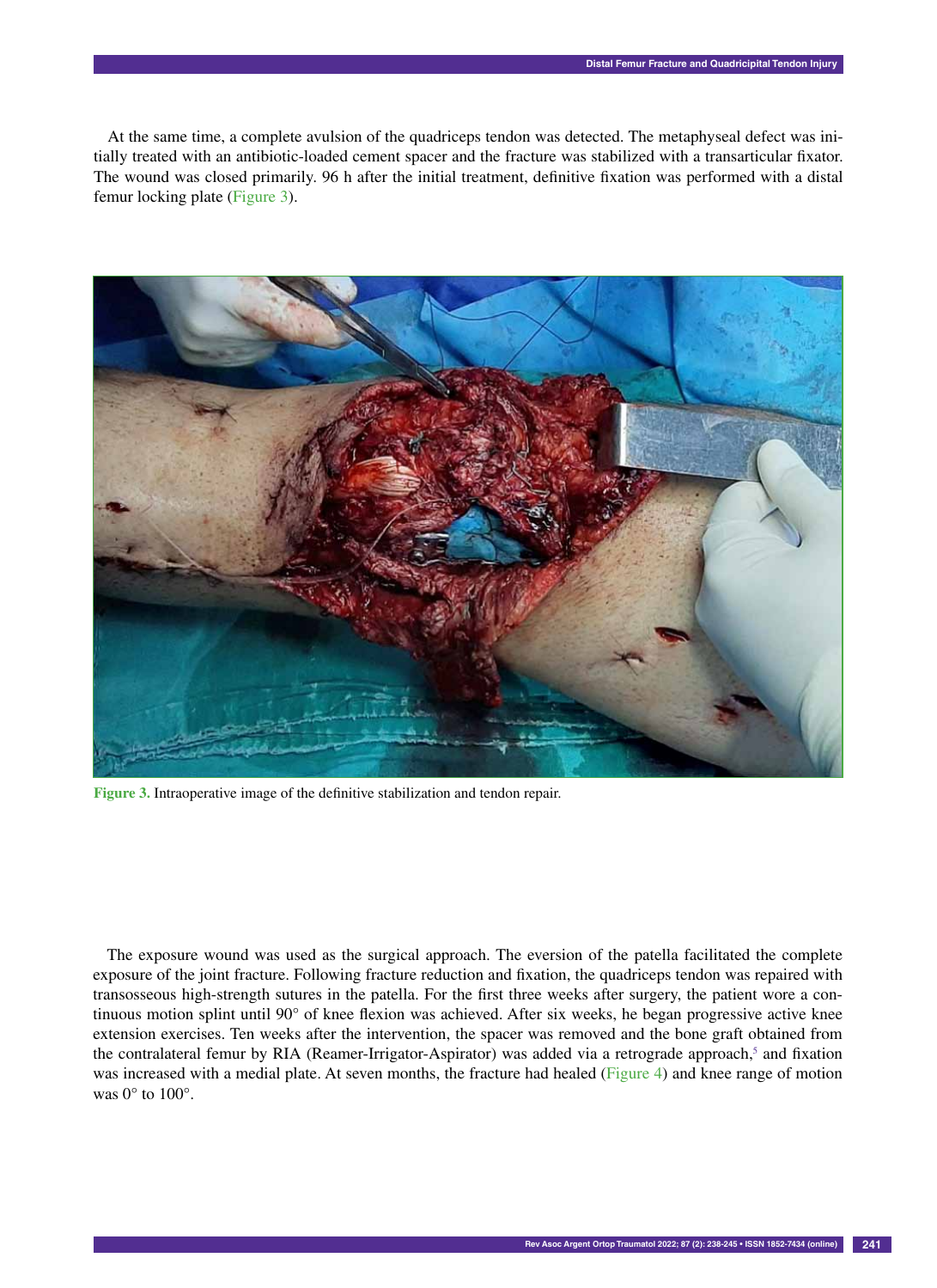

**Figure 4.** Postoperative anteroposterior and lateral radiographs of the distal femur showing bone consolidation.

## **CLINICAL CASE 2**

A 41-year-old man arrived at our hospital 6 hours after a motorcycle accident. The only injury was an open fracture of the right distal femur. At the initial evaluation, he was hemodynamically stable. The exposure wound was 3 cm long and was located on the anterior aspect of the knee, proximal to the superior pole of the patella. The admission radiograph showed a fracture of the distal femur (type AO 33C2) (Figure 5). He received antibiotic prophylaxis with first-generation cephalosporin and underwent surgical debridement and temporary stabilization with an external tutor 3 hours after admission. During the surgical debridement of the wound, a complete injury to the quadriceps tendon was detected. After debridement, the wound was closed primarily without prior tendon repair. The fracture was stabilized with a transarticular fixator. At 72 h, definitive fixation was performed with a distal femur plate. The surgical approach was anterior with an external parapatellar capsulotomy that included the exposure wound (Figure 6).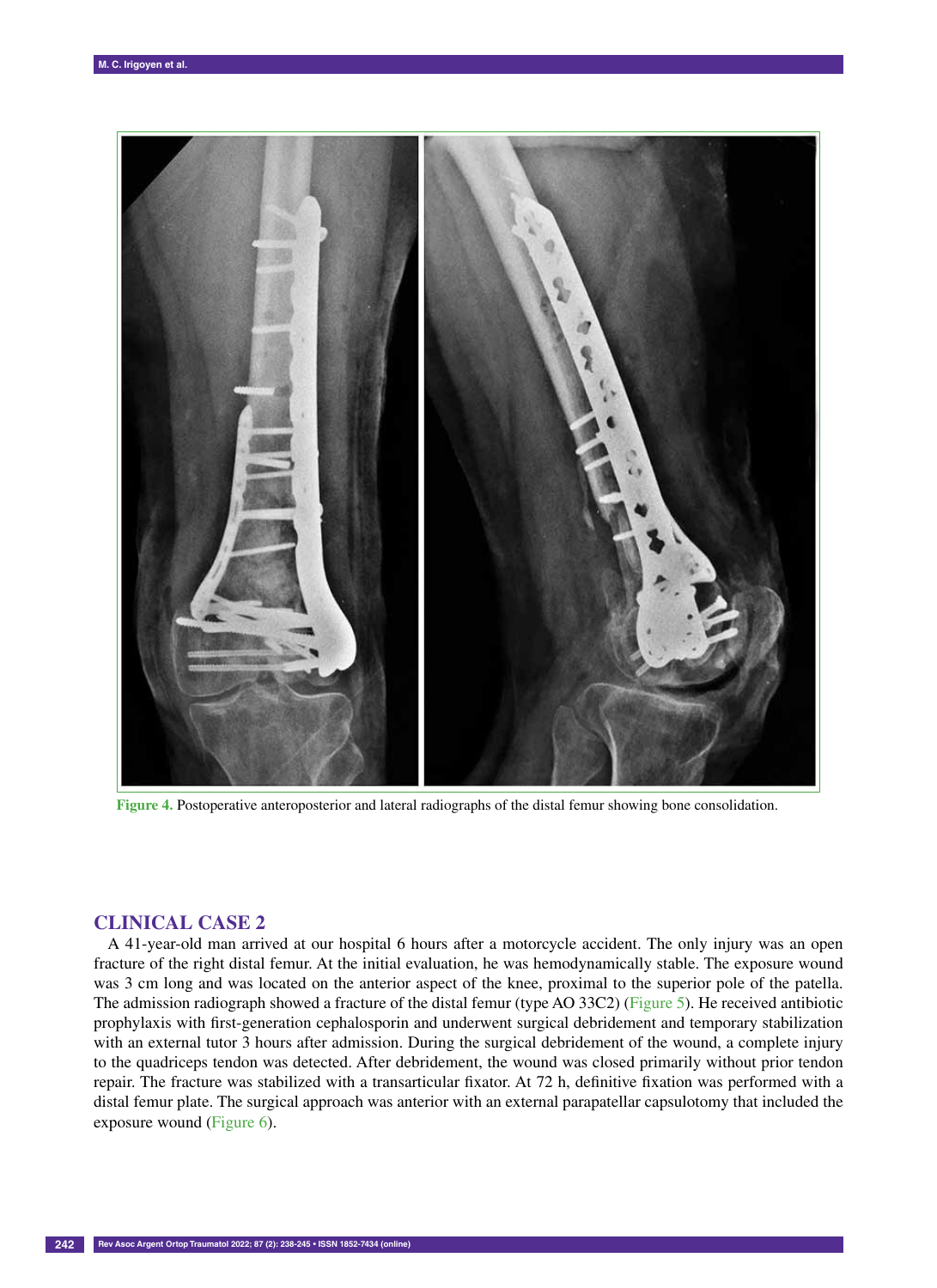

**Figure 5.** Anteroposterior and lateral radiographs of the distal femur upon admission. A type 33 C2 distal femur fracture can be observed.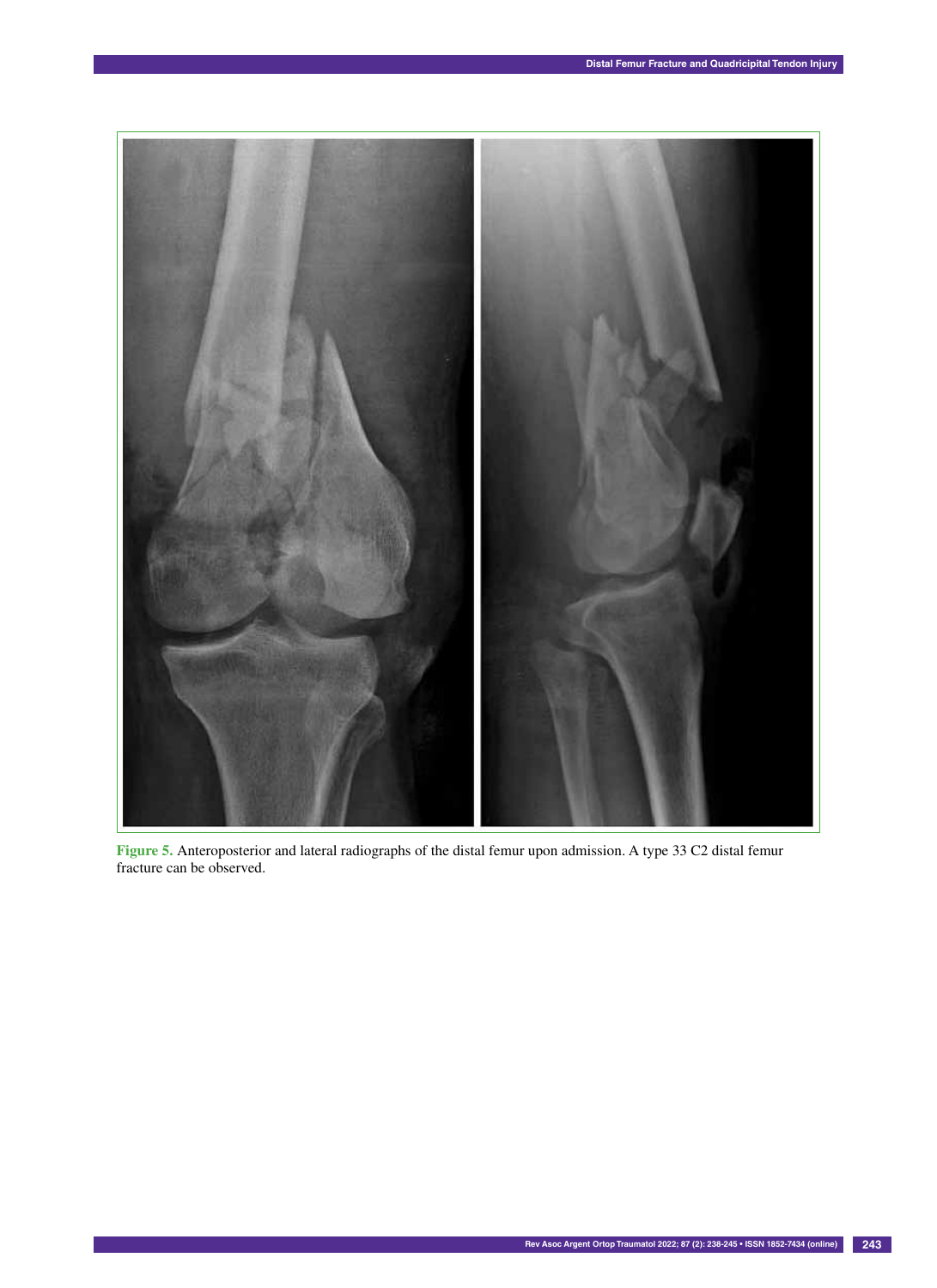After the reduction and fixation of the fracture, the tendon repair was carried out with the same technique described for the previous case. Postoperatively, the patient used a continuous motion splint for the first three weeks until 90° of flexion was achieved. After six weeks, active extension began; and after 12 weeks, with full weight-bearing, knee range of motion was 120° of flexion and full extension. At six months, the fracture had healed.



**Figure 6.** Continuous motion splint for postoperative rehabilitation.

### **DISCUSSION**

Distal femur fractures, especially open ones, are associated with high-energy trauma.<sup>2</sup> Associated injuries around the knee are common; however, there are few reports documenting the association with a complete quadriceps tendon injury. This injury is rare, but serious if it goes unnoticed.6,7 The description of these two cases seeks to alert to the possibility of a quadriceps tendon injury associated with an open fracture of the distal femur and to highlight fundamental aspects of its treatment.

An exposure wound to the anterior aspect of the knee, especially proximal to the superior pole of the patella, should raise suspicion for a possible quadriceps tendon injury. Certain fracture patterns, especially those with a supracondylar line from anterior to posterior and from distal to proximal, which generate a sharp edge of the anterior cortical bone of the proximal fragment, can produce the section of the tendon.<sup>4</sup> Regarding the mechanism of the tendon injury, it is also possible that the violent contraction of the quadriceps when the fracture occurs could cause injury by an avulsion mechanism. According to Nori, the quadriceps tendon can also be injured after trauma with pre-existing degenerative conditions of the tendon due to endocrinopathy, chronic renal failure, treatment with quinolones, diabetes mellitus, among other causes.<sup>8</sup> However, none of our patients had these backgrounds.

Karl et al. reported the case of a quadriceps tendon injury associated with a closed intra-articular fracture of the distal femur. The tendon injury was diagnosed at the time of the parapatellar surgical approach; therefore, the authors recommended, in all cases of joint fractures, broad approaches that allow assessing the integrity of the extensor apparatus.<sup>4</sup> In our patients, as they were open fractures, the tendon injury was diagnosed during surgical exploration of the wound. However, we agree with Karl et al. in recommending intraoperative exploration or preoperative evaluation with magnetic resonance imaging when there is a closed fracture of the distal femur with a supracondylar pattern from anterior to posterior and from distal to proximal (Case 2).